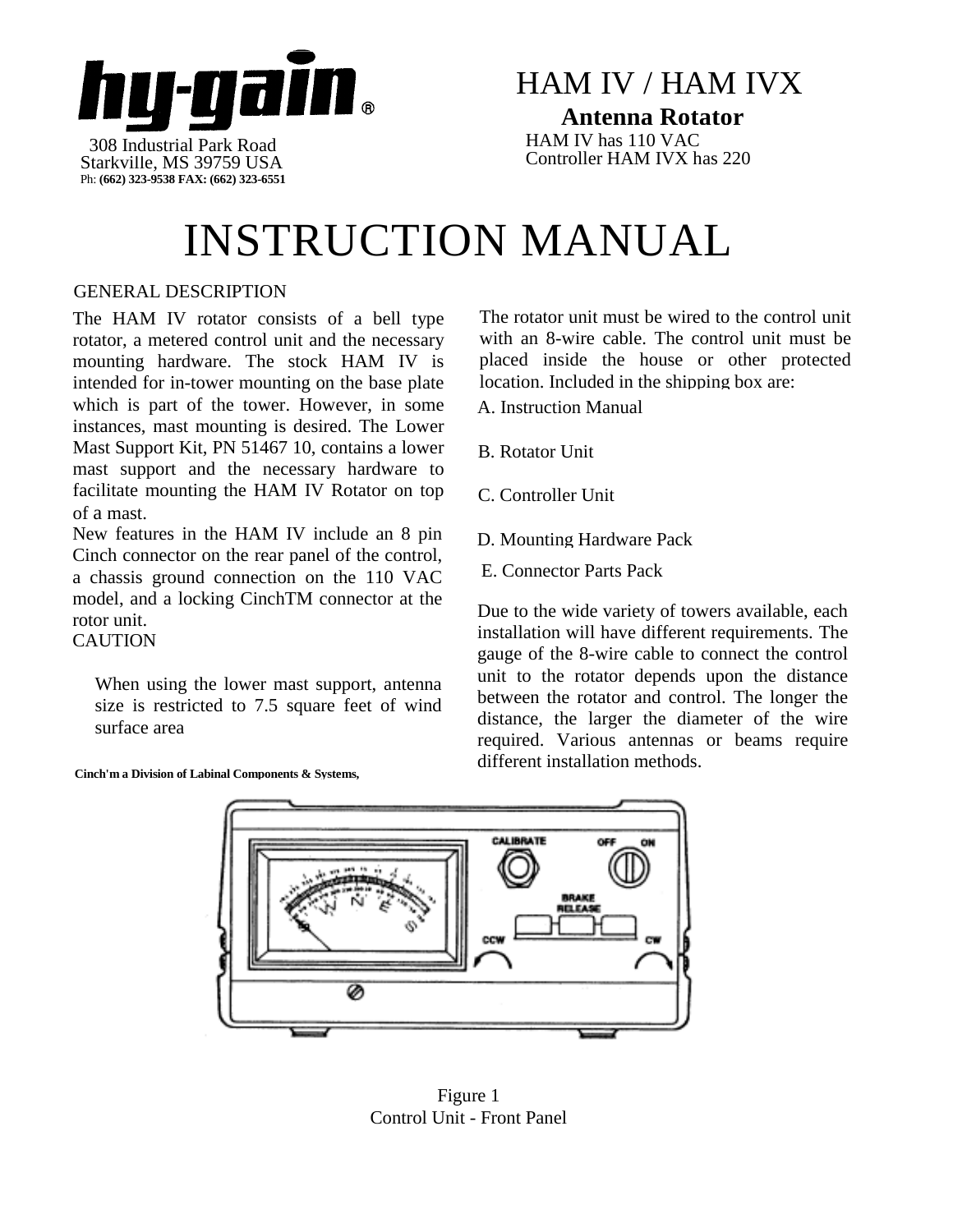| <b>Specifications</b>                               |                                                          |  |
|-----------------------------------------------------|----------------------------------------------------------|--|
| <b>Input Voltage</b><br>120 VAC 50/60 Hz            |                                                          |  |
| Optional                                            | 220 VAC 50/60 Hz                                         |  |
| Motor                                               | 24 VAC 2.25 Amp, capacitor start, capacitor run          |  |
| <b>Brake Solenoid</b>                               | 24 VAC, 5.0 Amps                                         |  |
| <b>Power Transformer</b>                            | 120 VAC/26 VAC 10% duty, thermal switch protected        |  |
| Optional                                            | 220 VAC/26 VAC 10% duty, thermal switch protected        |  |
| <b>Meter Transformer</b>                            | 120 VAC/23 VAC continuous duty                           |  |
| Optional                                            | 220 VAC/23 VAC continuous duty                           |  |
| Meter                                               | DC voltmeter 1000 ohms/volts, 1 MA full scale            |  |
| Meter Scale                                         | Direct Reading: North centered, 5 degree increments      |  |
| Optional                                            | Direct Reading: South centered, 5 degree increments      |  |
| Maximum Antenna Size:                               |                                                          |  |
| A. Tower Mounted as per Figure 3                    | 15 sq. ft. (1.4 sq. m) of wind surface area              |  |
| B. Outside Tower or mast Mounted as per Fig. 5 or 6 | 7.5 sq. ft. (0.7 sq. m) of wind surface area             |  |
| *Maximum Effective Moment (EM)                      | 2,800 ft. lb. (387 Kg. M)                                |  |
| <b>Operational Temperature Range</b>                | $-30$ deg. F to 210 deg. F $(-34$ deg. to 99 deg. C)     |  |
|                                                     |                                                          |  |
| Maximum Interconnect Cable Resistance:              |                                                          |  |
| A. Terminals 1 and 2                                | .8 ohm                                                   |  |
| B. Terminals 3,4,5,6,7, and 8                       | $2.0$ ohms                                               |  |
| <b>Rotation Time</b>                                | 45-60 seconds with 60 Hz input                           |  |
| <b>Brake</b>                                        | Positive, electrically operated wedge, 75 segments       |  |
|                                                     | spaced 4.8 degrees apart                                 |  |
| <b>Rotator Size</b>                                 | 8 in. (20 cm) max. diameter by 13.5 in. (34 cm) high     |  |
| Maximum Antenna Mast Size                           | 2 1/16" O.D. (52 mm)                                     |  |
| <b>Mounting Hardware</b>                            | Stainless steel hardware and plated steel clamp plate    |  |
| <b>Control Unit Size</b>                            | 8.5 in x 9.0 in. x 4.3 in. (21.6 cm x 22.8 cm x 11.0 cm) |  |
| Shipping Volume                                     | $2,280$ cubic inches $(37,350$ ccms)                     |  |
| Shipping Weight                                     | 23.4 pounds (10.6 kb)                                    |  |
|                                                     |                                                          |  |
|                                                     |                                                          |  |
|                                                     |                                                          |  |
|                                                     |                                                          |  |
|                                                     |                                                          |  |
|                                                     |                                                          |  |

#### CAUTIONS

#### Install properly and safely

Towers, often the highest metal parts tin the vicinity, require caution during erection and placement. Extreme care must be taken during erection so that metal towers and beams do not contact power lines even if the beams slip or rotate, towers fall or fracture or metal wires blow in the wind, etc.

Metal towers or other position mechanisms must be placed so that if they fracture or blow over in high winds, they cannot contact power lines, be a hazard to individuals, or endanger property.

#### **When no mounted within a tower with a thrust bearing, as shown in Figures 5 and 6, the rotator must be DEBATED.**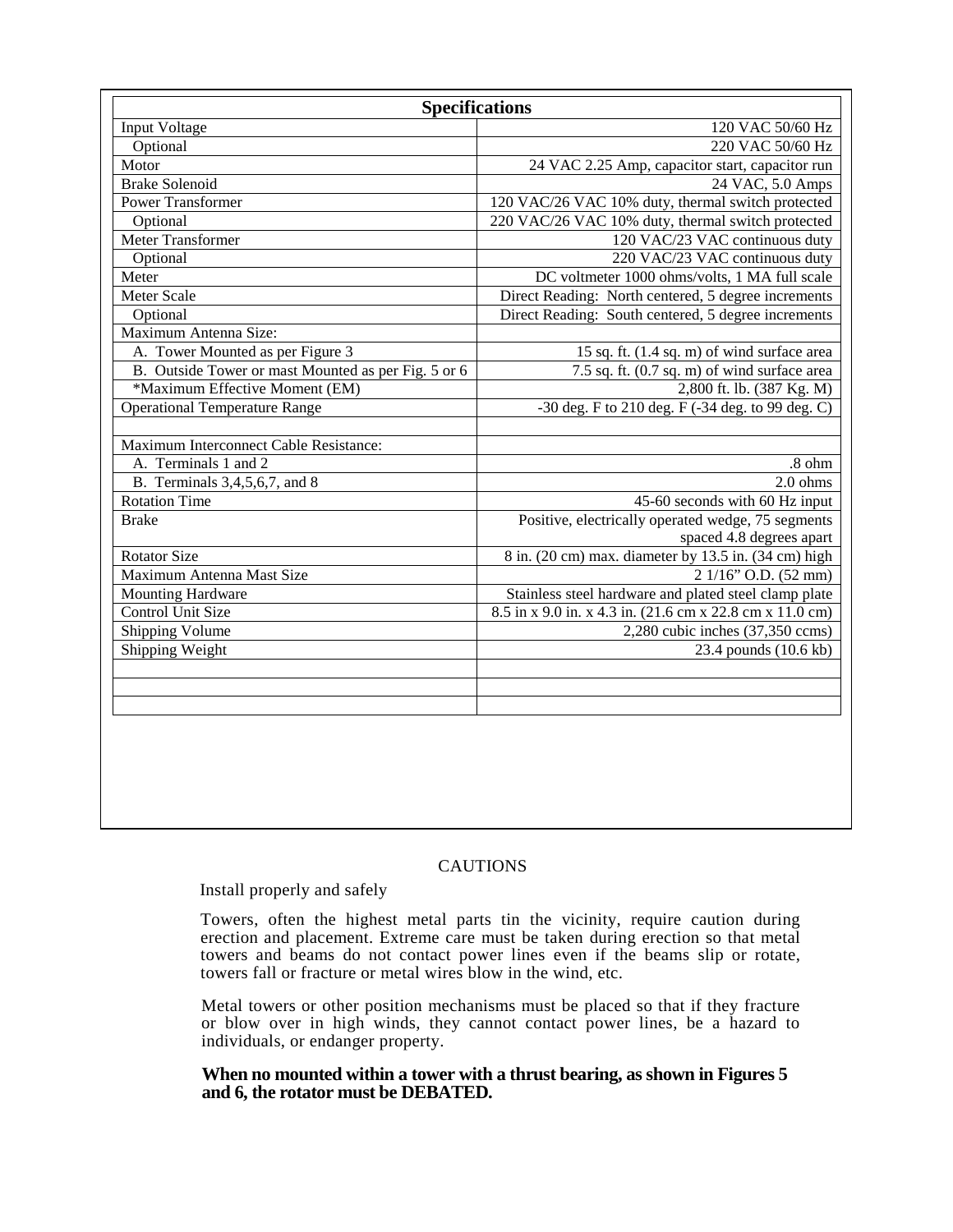- Metal towers must be grounded properly at the tower location before the tower is erected. This is to minimize electrical hazard and the possibility of lightning damage. DO NOT bury bare aluminum wires or stakes in the ground. Use copper ground stakes. The service entrance ground should be checked. The household convenience outlet should be the 3-prong type (grounded back to the service entrance).
- The Control Box is not weatherproof and must be located in the house, ham shack or other protected location.
- Read this manual completely before proceeding.

The HAM IV rotator has been carefully designed and manufactured to give many years of trouble-free service when carefully and professionally installed. It consists of the strongest and best commercially available components.

#### TYPES OF INSTALLATION

There are three general types of installations (see Figures 4, 5 and 6).

l. The recommended Installation is an "Inside" Tower Mount with a thrust bushing or bearing to provide support and resist high wind loads.

When the rotator is properly mounted this way, it can be rotated to turn an antenna or beam of 15 square feet wind surface area. The wind loading during storms, the rotational inertia of the beam and unbalanced weight are more important than the dead weight of the beam. It is important to minimize the height of the beam above the rotator to minimize the overturning force induced in a high wind (see "Unbalanced Weight" and "Wind Pressure").

- 2. An "outside" Tower Mount (see Figure 5) is optional. The rotator is not well protected but the installation is simpler. With an "Outside" Tower Mount, the rotator must be derated to 7.5 square feet.
- 3. A telescoping or other type mast (see Figure 6) can also be used. This installation is similar to Number 2 above and requires the optional Heavy Duty Lower Mast Support Kit and must be derated to 7.5 square feet.

#### UNBALANCED WEIGHT AND WIND PRESSURE

- I. Unbalanced Weight: Weight should be as closely balanced as possible. Unbalanced weight creates a bending moment of force which is concentrated on the mast at the point where it is clamped to the rotator. This moment tends to strain the mast at that point and also to bind the ball bearings by creating excessive downward pressure on one side and upward pressure on the other. Such unbalance places additional stress on the motor gear train. Unbalanced weight becomes critical as the distance from the antenna boom to the clamping point at the rotator is increased.
- 2. Wind Pressure: Wind pressure against the boom and elements produces a bending force on the mast which can cause the same stresses as unbalanced weight. To strengthen the installation to withstand unbalanced weight and wind pressure the tip mast should be as short and as strong as possible. In multiple arrays the antenna with the most wind area should be closest to the rotator.

In order to distribute the bending stress and prevent fracture of the mast, the HAM IV rotator includes a specially designed steel clamping plate to clamp the mast to the rotator;

After procuring the type of tower or other positioning mechanism of the owner's choice, the next step is to wire the rotator to the control box and check out its operation prior to installation.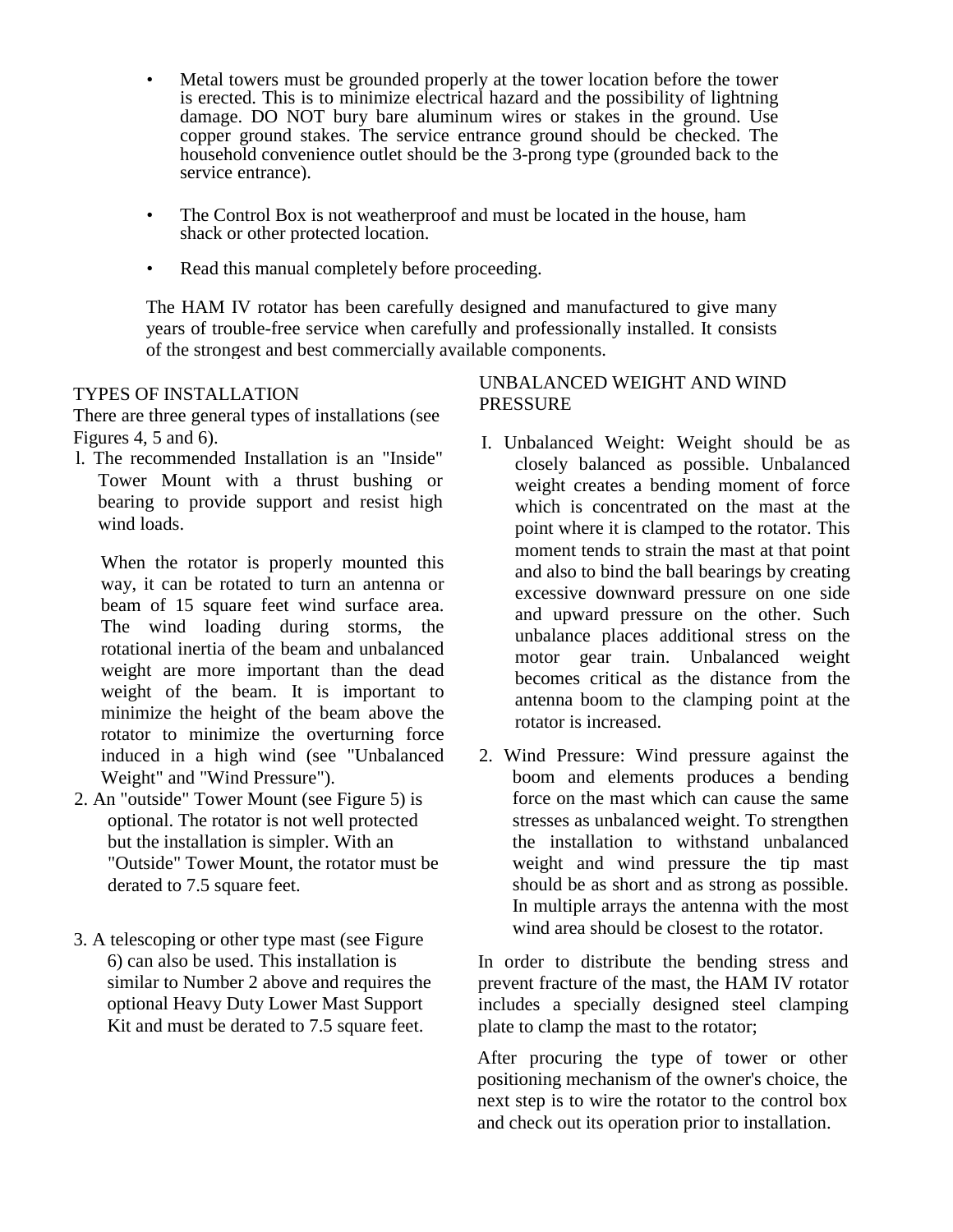#### WIRING AND CHECK-OUT

A. Decide the wire gauge (size) required and procure the number of feet of the proper cable (see Table 1).

| Maximum               | Gauge for                                                                                                                                                                                                                                | Gauge for                                                              | be illuminated.                                                                                                                                                                                                                                                          |
|-----------------------|------------------------------------------------------------------------------------------------------------------------------------------------------------------------------------------------------------------------------------------|------------------------------------------------------------------------|--------------------------------------------------------------------------------------------------------------------------------------------------------------------------------------------------------------------------------------------------------------------------|
| Length                | Terminals 1 & 2                                                                                                                                                                                                                          | Terminals 3-8                                                          | F. Depress the "Brake Release" (cen                                                                                                                                                                                                                                      |
| $125' (38 \text{ m})$ | $#18(1.19 \text{ mm})$                                                                                                                                                                                                                   | $\#20(.97 \text{ mm})$                                                 | then release it. An audible click                                                                                                                                                                                                                                        |
| 200' (61 m)           | #16 $(1.42$ mm)                                                                                                                                                                                                                          | $#18(1.19 \text{ mm})$                                                 | heard in the rotator. This is the                                                                                                                                                                                                                                        |
| 300' (91 m)           | #14 $(1.75$ mm)                                                                                                                                                                                                                          | #16 $(1.42$ mm)                                                        | operating the brake wedge.                                                                                                                                                                                                                                               |
|                       | Table 1                                                                                                                                                                                                                                  |                                                                        |                                                                                                                                                                                                                                                                          |
|                       |                                                                                                                                                                                                                                          | 8 PIN CONNECTOR (SOCKET)<br><b>FOR ROTATOR END</b><br>OF CONTROL CABLE | <b>8 PIN CONNECTOR (PLUG)</b><br><b>FOR CONTROL CONSOLE</b><br><b>END OF CONTROL CABLE</b>                                                                                                                                                                               |
|                       |                                                                                                                                                                                                                                          | —7 —5 ∏3 ∏1<br>$= 8 = 6$ $\left[ 4 \right]$ $\left[ 2 \right]$         |                                                                                                                                                                                                                                                                          |
|                       |                                                                                                                                                                                                                                          | (SOLDER SIDE VIEW)                                                     | (SOLDER SIDE VIEW)                                                                                                                                                                                                                                                       |
|                       | <b>BLACK</b><br><b>PIN 1</b><br><b>WHITE</b><br>PIN <sub>2</sub><br><b>GREEN</b><br>PIN <sub>3</sub><br><b>BLUE</b><br>PIN <sub>4</sub><br><b>ORANGE PIN 5</b><br>YELLOW PINS<br><b>BROWN</b><br>PIN <sub>7</sub><br><b>RED</b><br>PIN 8 | .375'<br>1.25"<br><b>CONTROL CABLE</b>                                 | 1.25"<br>PIN <sub>1</sub><br>BLACK<br>WHITE<br>PIN <sub>2</sub><br><b>GREEN</b><br>PIN <sub>3</sub><br><b>BLUE</b><br>PIN <sub>4</sub><br><b>ORANGE PIN 5</b><br><b>YELLOW</b><br>PIN <sub>6</sub><br><b>BROWN</b><br>PIN <sub>7</sub><br><b>RED</b><br>PIN <sub>8</sub> |
|                       |                                                                                                                                                                                                                                          | <b>BELDEN 8448</b><br><b>BELDEN 9405</b>                               |                                                                                                                                                                                                                                                                          |
|                       |                                                                                                                                                                                                                                          | <b>IEWC #8612</b>                                                      | $\Gamma$ iouro 2                                                                                                                                                                                                                                                         |



NOTE: The specifications call for heavier gauge wire in two locations. Leads #1 and #2 must be heavier gauge and less total lead resistance.

B. Assemble the rotor cable as shown in Figure 1.

#### CAUTION

Shorts between terminals or grounded leads may damage the rotator. :

- C. Temporarily attach the  $4 \frac{1}{4}$ "-20 x 1  $\frac{1}{4}$ " screws (Item 147) to the bottom of the rotor unit.
- G. Depress the "Brake Release" (center) lever, hold it, and simultaneously depress the CCW direction switch (left). The rotator should turn CCW (looking from the top). This is S-E-NW-S. Release the CCW direction switch; the rotator will coast down and stop. Now release the brake switch. The rotator is now locked into position.
- H. Repeat the previous step for CW direction by depressing the brake switch first, then the CW direction switch (right).

#### **CAUTION**

It is best to release the direction switch just prior to the end of rotation (extreme CW or CCW position) in order not to cause undue stress on the stop arm and/or the gears.

- D. With the rotator sitting in the upright position and connected to the control unit by the 8 wire cable, plug the control unit power cord into a receptacle.
- E. Turn the power switch on. The meter should
- ter) lever, should be e solenoid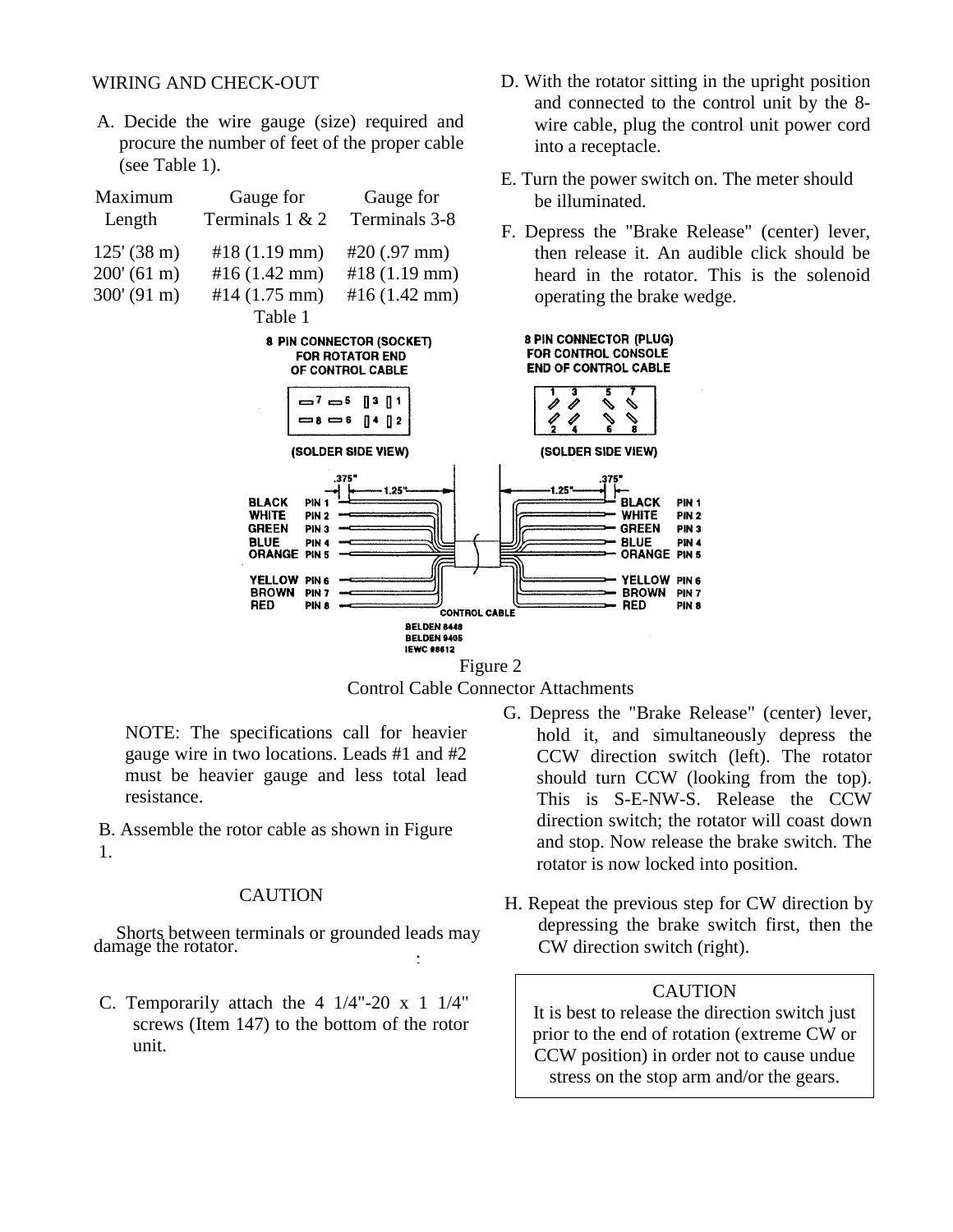#### ROTATOR UNIT CONNECTOR MOUTING INSIDE TOWER

The Ham IV is now supplied with an 8 pin Cinch® connector with lock. This connector is not waterproof and requires a heatshrink "boot" to keep water out. Slide the heatshrink (supplied) over both connectors after attachment, and heat the "rotor unit end" of the shrink-tube with a hot air-gun or hair-dryer.

The bottom should be left open to "breathe". Seal the top of the shrink-tube with black electrical tape if necessary. Make sure that this connector assembly is installed in a vertical position with proper strain relief.

The rotator is mounted inside a tower (see Figure 4) to the flat tower plate by means of four (4) bolts furnished in the hardware kit. Use the following procedure:

1. Locate the rotator in the tower directly under the bushing. Note that the tower plate must be cut out to allow the connecting 8-wire cable to pass through the plate.

Use the template in the back of the manual. Too small of a hole will not allow the connector to pass through.

2. Plug the connectors together and secure the cable to the tower in such a manner that the cable will not be strained.



Figure 3 Locking-Type "Cinch" Connectors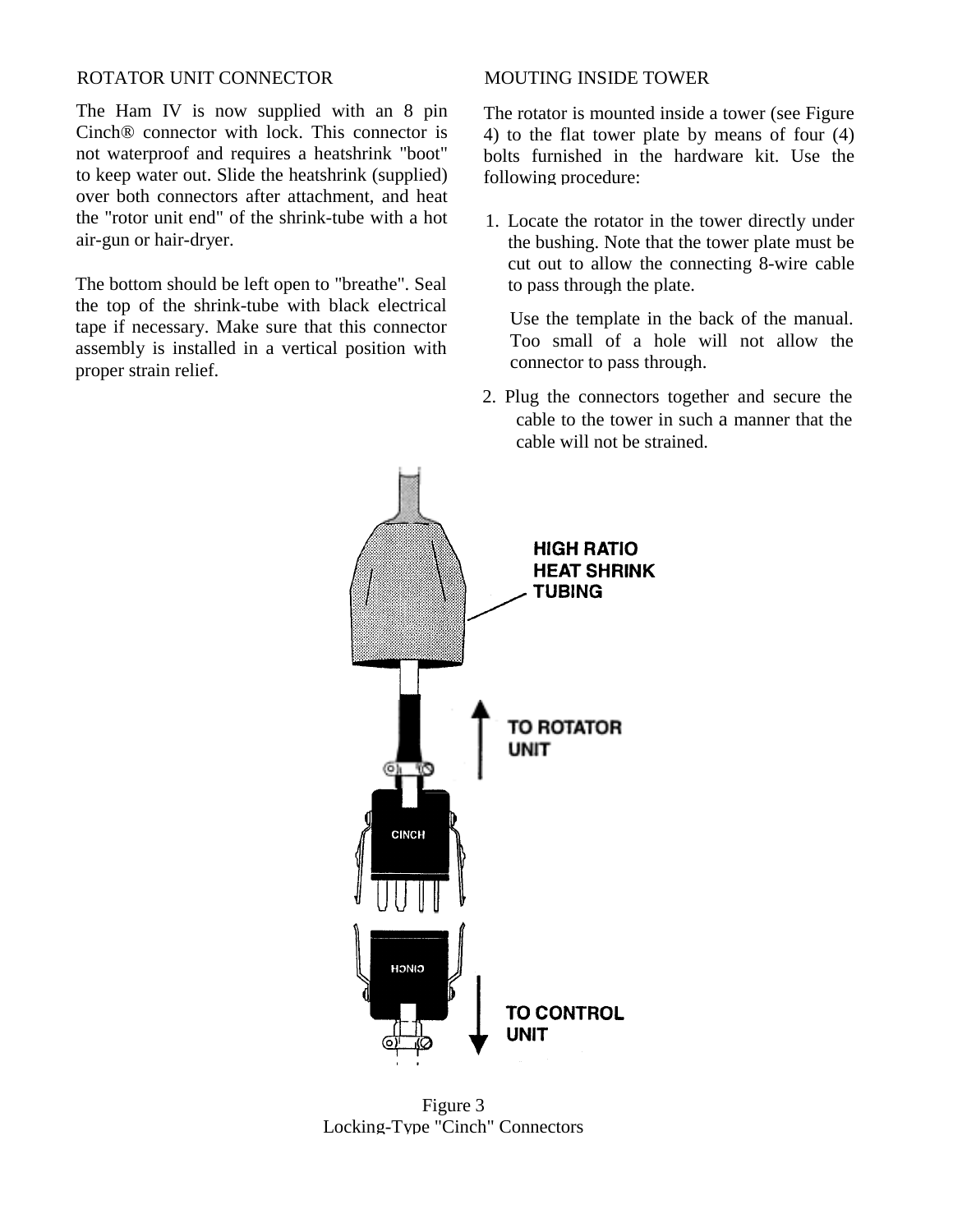- 3. The rotator is attached to the tower plate by means of four (4) bolts and lockwashers (see Figure 4). The flat tower plate must be drilled in four (4) places using the template provided with this manual unless the tower plate is already properly drilled.
- 4. Tighten the four (4) bolts, but not to final tightness. Observe how the rotator turns. It must rotate in such a manner as to turn the mast concentrically in the thrust bearing.



Rotator Mounting in a Tower

5. Trial assemble the mast to the top of the rotator using the U-bolts, nuts and lockwashers through the rotator and clamp plate as shown in Figure 4. The maximum mast diameter that may be used is 21/16" O.D. We recommend 1 1/2" nominal steel pipe with 1.9" O.D. in standard wall thickness of .145". For stacked arrays or very large beams, we recommend extra heavy-duty wall thickness of .200". Both steel pipes can be purchased to specification ASTM120.

NOTE: Apply a coating of heavy-duty motor oil or grease to the threads of the stainless steel bolts and U-bolts to prevent seizing.

On any inside tower installation, care must be exercised to get the antenna mast shimmed to the exact rotational center of the rotator. The geometry is such that a mast of 2.062" (21/16" [52 mm]) O.D. pipe will be exactly centered. If the O.D. of your mast is less than this, you should shim out to these dimensions.

- 6. If the rotator, top bushing and mast are aligned, there should be unrestricted rotation through 360°. If not, the rotator may have to be moved slightly on the flat plate. If a high quality bearing is used in the top of the tower (recommended), the shimming procedure must be done more carefully as closer tolerances are required. It is important that the rotator does not try to turn the mast eccentrically with the top bushing or bearing.
- 7. Tighten the four (4) bolts carefully to approximately 100 inch-pounds of torque.
- 8. Insert the  $1/4$ "-20 x 1  $1/4$ " bolt with a locking nut into the center tapped hole in the clamp plate. Tighten down to assure that the antenna mast does not turn in the upper mast support. Return the rotator to the full CW "S" position. Mount the beam on the mast pointing South. The coaxial cable should be looped in such a manner that it will not foul or tangle when the beam turns around in a circle to the full 360° counterclockwise position.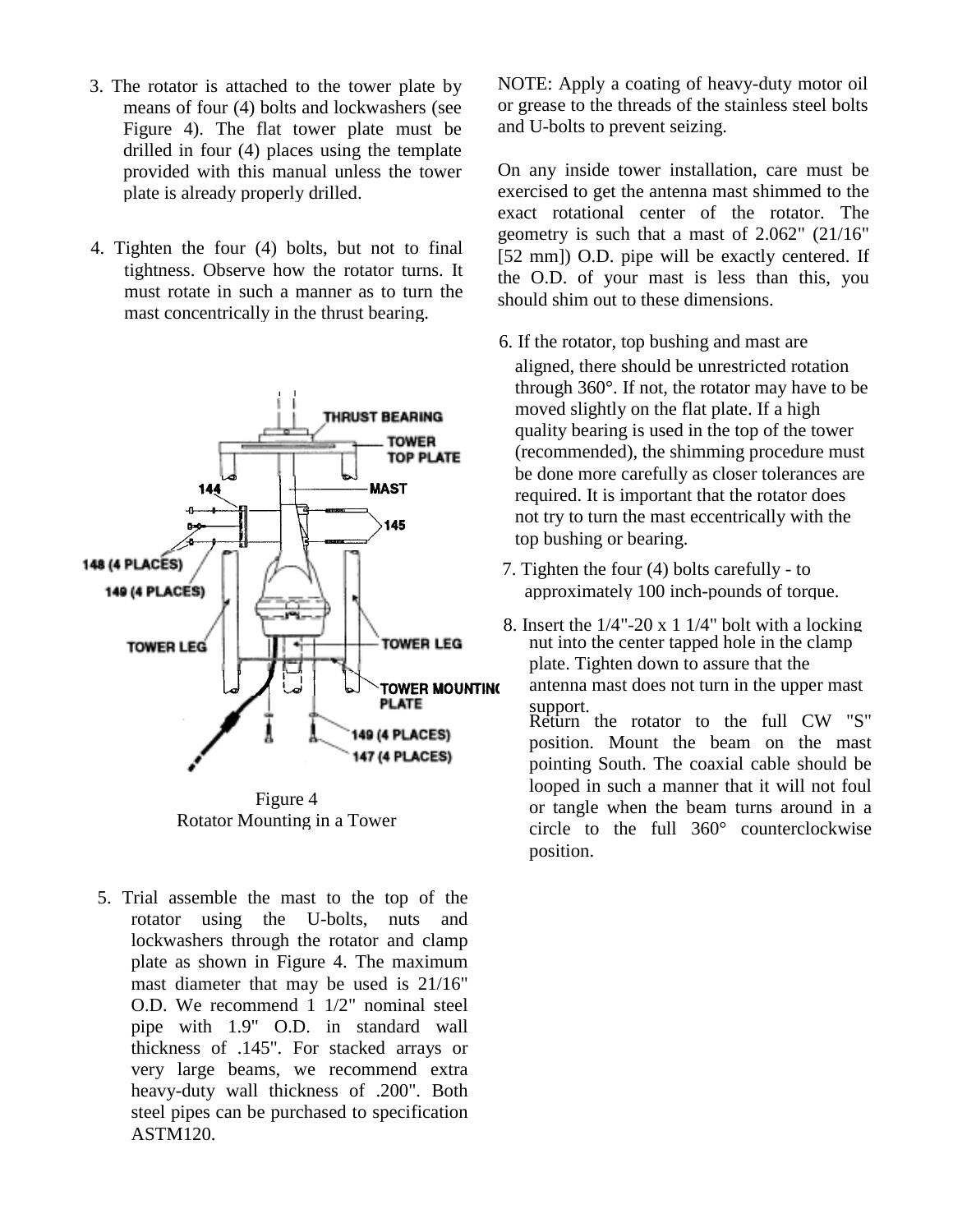

Figure 6 Pole Mounted Rotator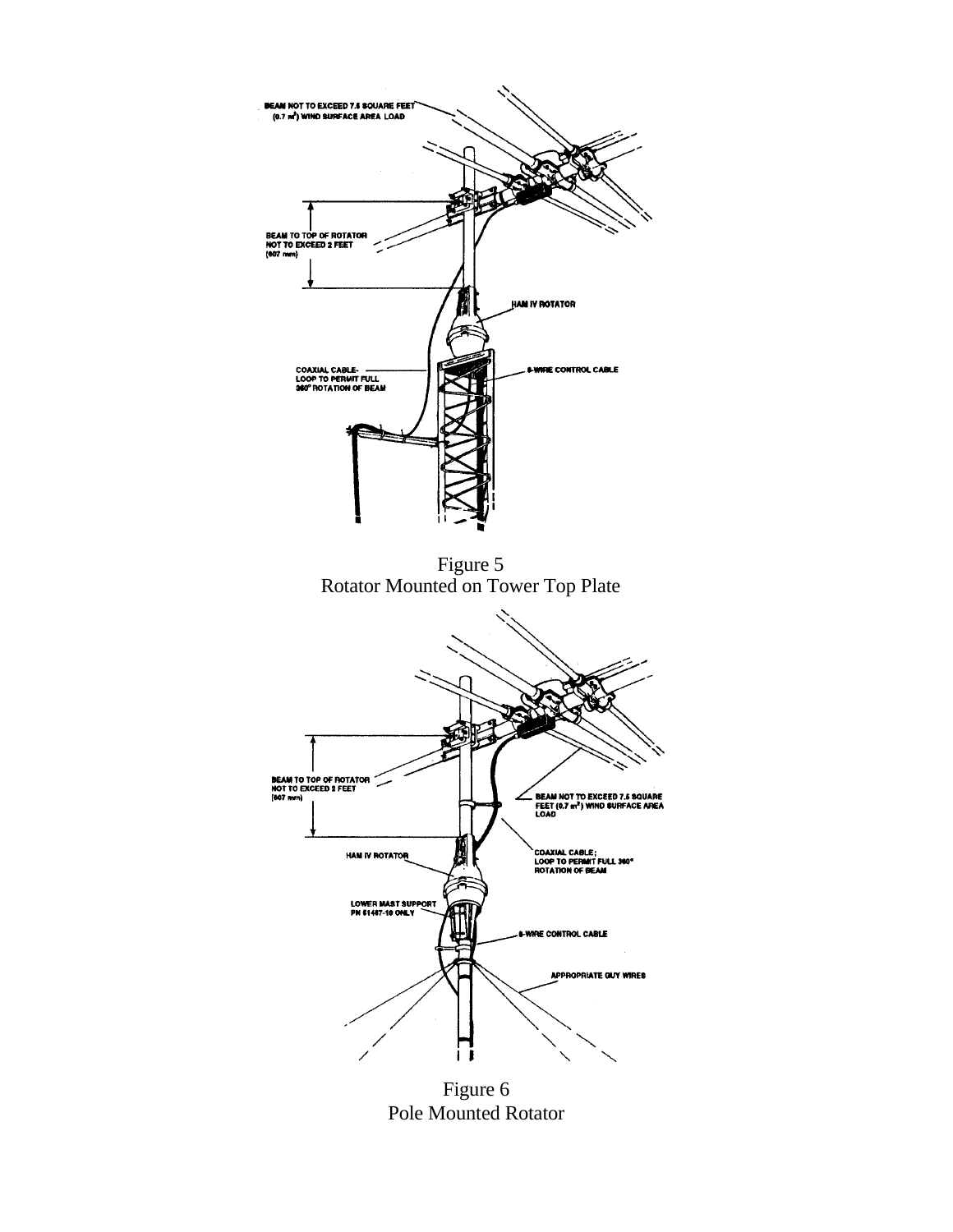#### OUTSIDE TOWER OPTIONAL KITS:

Referring to Figures 5, 6, and 7, an outside tower or pole mount is made in the same manner except that the rotator is fastened by four (4) bolts only (not six) to the Lower Mast Support, PN 51467 10. Since the eccentricity of the rotator turning in reference to the tower is no longer important, the shimming procedure is not necessary. The four (4) bolts must be torqued to the same specification and the 8-wire cable securely fastened. The lower mast should be pinned with the 5/16"-18 x 4" bolt as shown in Figure 7.

#### **CAUTION**

The rotator is designed for vertical operation with the bell shaped housing in the up position. Water and other contamination will get into the motor unit if it's mounted horizontally or upside down.



The stock HAM W is intended to mount on the base plate inside of the tower. However, in some instances, outside tower or mast mounting is desired as per Figures 5 and 6. This kit, P/N 5146710 contains a heavy-duty lower mast support and the necessary hardware to facilitate mounting the HAM IV on top of a tower stub or mast.

HEAVY-DUTY LOWER MAST SUPPORT

KIT (51467-10) (Optional)

#### **CAUTION**

When the rotator is installed using the lower mast support kit, the antenna size must be restricted to 7.5 square feet of wind surface area.

### WEATHER-PROOF CONNECTOR KIT (Optional)

The Cinch' Connectors on the Rotor Unit may be replaced by AMP© CPC weatherproof connectors. The AMP© connectors, when properly installed, will enhance the reliability of your HAM IV.

This kit contains the following

| PN     | <b>Description</b>          | Ot |
|--------|-----------------------------|----|
| 650179 | Amp Receptacle, 9 pin       | 1  |
| 650291 | <b>Contact, Pin</b>         | 8  |
| 650180 | <b>Amp Receptacle shell</b> | 2  |
| 650181 | Amp plug                    |    |
| 650293 | <b>Contact, Socket</b>      | 8  |
|        | <b>Instruction Sheet</b>    |    |

Figure 7 Rotator Mounting with Lower Mast Support

**CinchTM a Division of Labinal Components & Systems, Inc. AMP\* is a registered trademark of AMP-Barrel, AMP Inc., 939 E. Park Dr. Harrisburg, PA**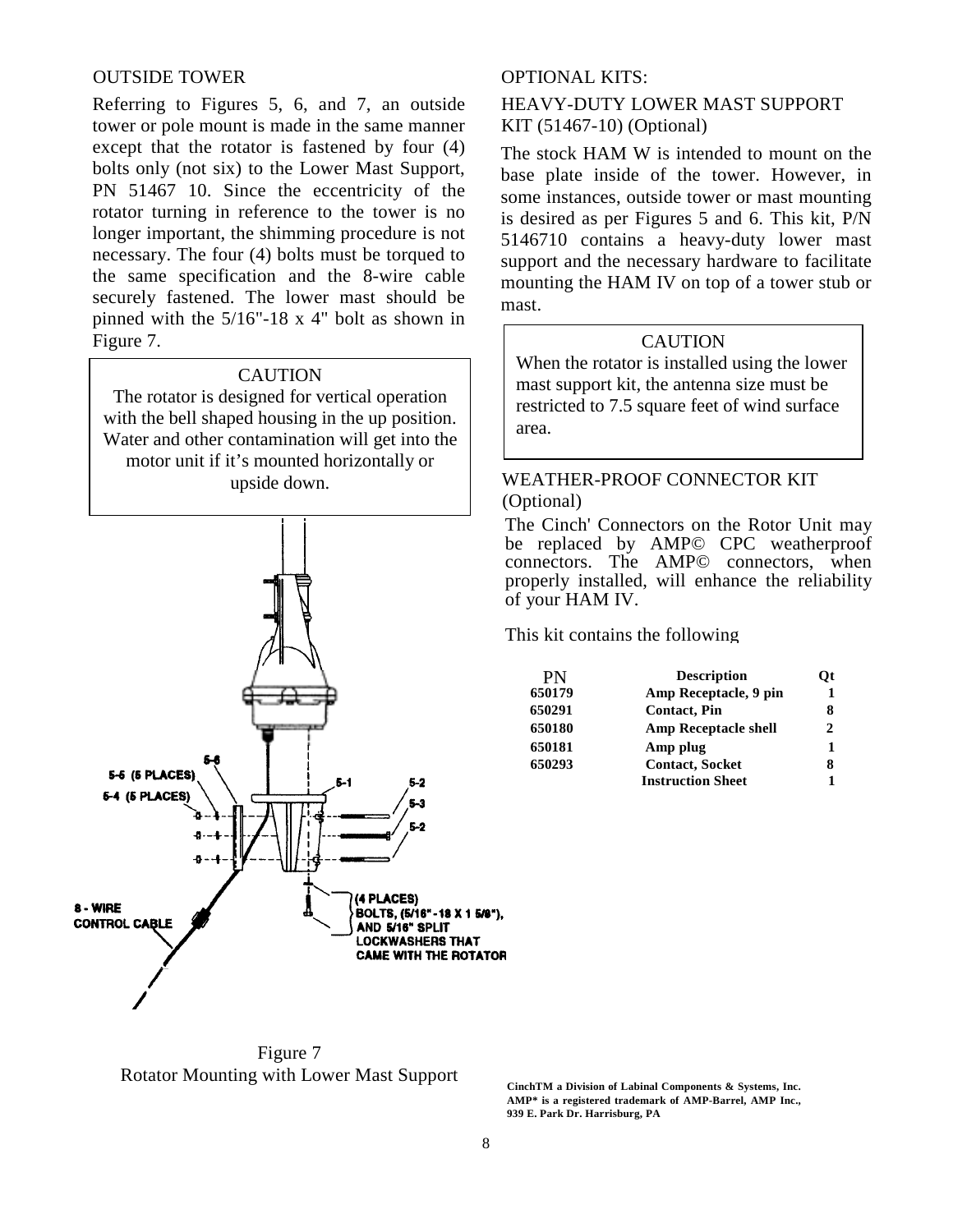#### PRELIMINARY CHECK AND CALIBRATION

#### IMPORTANT

THERMAL PROTECTION: If the rotator fails to turn after 4 or 5 minutes of continuous operation, the thermal switch has come into play. This protective device in the transformer automatically shuts off power if the rotator is used continuously for too long. It will automatically reset after 10 minutes.

- l. Turn the Control Unit Power "ON" with the upper right "ON-OFF" switch. The meter should be illuminated and the needle should be to the right.
- 2. Depress the brake lever (center) and hold. Depress the CCW lever (left) and operate the rotator to its full CCW position.
- 3. With the rotator in its full CCW position, if the meter is not at its full left position, carefully adjust the zero (CCW South) position with the screw directly under the meter to exactly South.
- 4. Meter Calibration Procedure: Operate the rotator to its full clockwise position. Adjust the calibration potentiometer until the meter indicates full scale to the right. The meter is now calibrated. Do not adjust the calibration potentiometer when the rotator is in any position other than full clockwise.

When the control unit is turned "OFF", the meter needle will fall to the left "S" position and return to indicate the rotator position as soon as the control unit is turned "ON' again. It will not damage the unit to leave it turned "ON" for extended periods.

#### NORMAL OPERATION

To operate the rotator, it is necessary to understand the HAM IV Brake Release Lever and its function. The brake lever (middle lever) on the Control Unit operates a brake wedge mechanism in the rotator which locks the rotator into position mechanically. The rotator cannot turn unless the wedge is retracted by depressing the middle lever. The normal operation is as follows:

- l. Retract the brake wedge by holding down the "Brake Release", middle lever.
- 2. Turn the rotator to the compass location by pushing down and releasing either the left hand or the right hand lever.

*Allow a few seconds for the rotator to coast down.* Then re-engage the brake wedge by releasing the "Brake Release" (middle) lever.

#### OPERATING PRACTICE

The rotator has several mechanisms to protect it from misuse, but the following precautions are advisable.

- 1. If you have a very large beam, the rotator can be "nudged" to exactly the desired position by alternately working the left and right control, allowing it to coast down before the brake wedge is allowed to engage.
- 2. It is advisable not to run it full speed into the end of rotation.
- 3. Upon completion of turning, always allow the rotator to coast down by keeping your finger on the "Brake Release" after you have released the rotation lever. This procedure will allow the rotator to stop before you reengage the brake wedge. Observing this sequence prevents the rotator from stopping suddenly thus preventing undue stress on the rotator, beam, and tower.

The motor has an internal brake which controls the coast down time and deceleration. The internal motor brake is usually strong enough to prevent pinwheeling during operation even in high winds. If the rotator is being operated in a very high wind, observe the operation of the needle. A little practice will acquaint the owner on how to operate the rotator smoothly.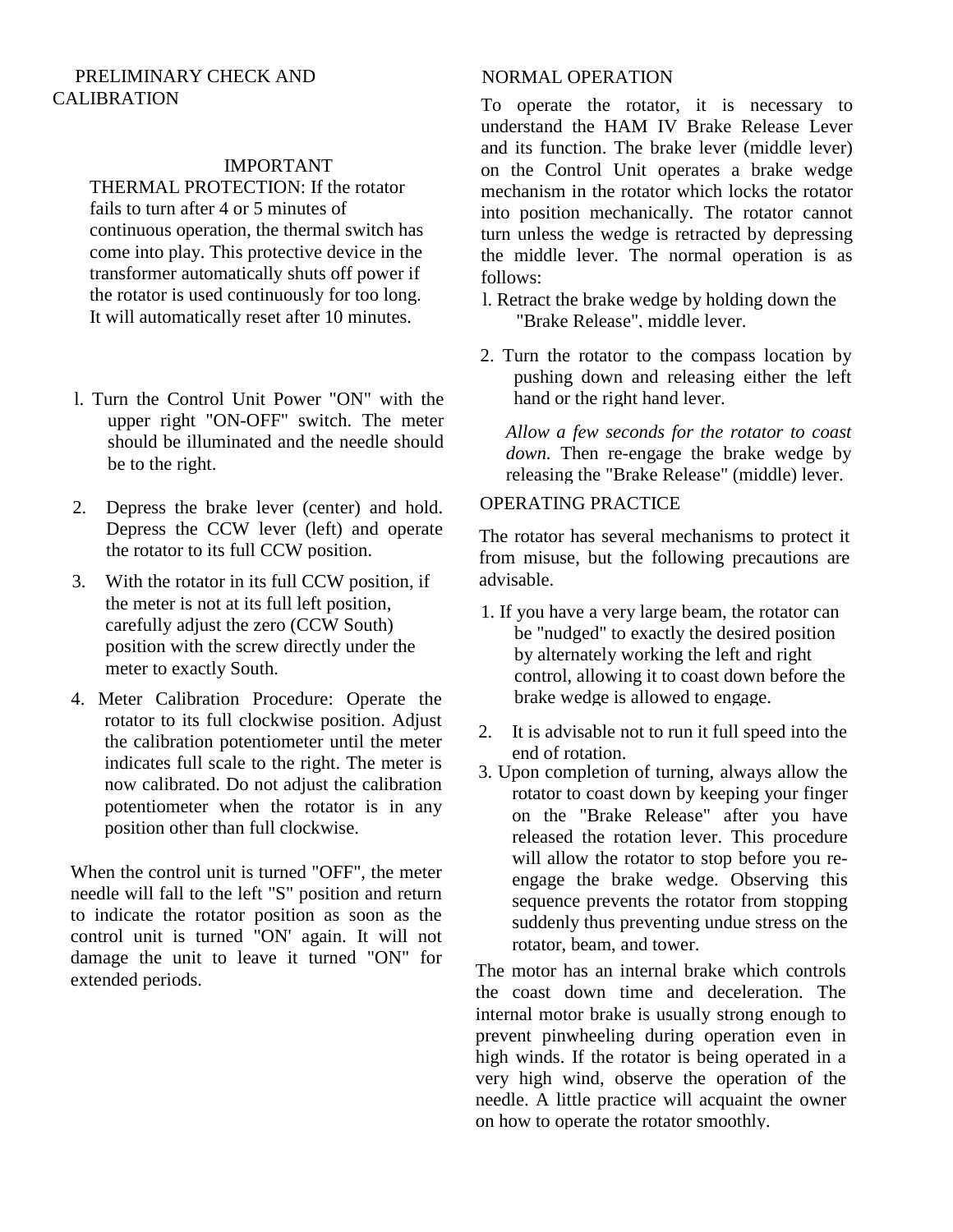#### GROUNDING

The tower, or other metal support device, must be grounded to an earth ground at its location. Use heavy copper cable looped so that if the tower comes down for any reason, there will be adequate slack to prevent the ground wire from breaking. Use one or more 8 foot copperjacketed steel stakes driven into the moist earth and fasten the wire securely at the stake and at the tower.

As mentioned in the "Cautions" portion, the steel chassis of the control box should be either grounded to a metal cold water pipe in the house or back to the electric service entrance box where the power comes into the house. This normally is accomplished with the wire of the 3-prong plug which then depends on the wall outlet being adequately grounded back to the service entrance as to the utility ground. If there is any doubt, have this checked by a licensed electrician.

#### SOUTH-CENTER METER SCALE **CONVERSION**

The stock HAM IV Control Unit is shipped with the meter scale installed for "North" center operation; ends of rotation are at the "South" position. Some geographic locations and/or popular working areas may favor having the meter "South" center; ends of rotation are at the "North" position. We have provided the HAM IV with an interchangeable meter scale.

We recommend the following

- 1. Disconnect the power
- 2. Remove the 8-wire control cable, carefully labeling each wire with its corresponding terminal number. This operation may be omitted if the control box can be worked on easily without removing the leads.
- 3. Remove the top and bottom covers.
- 4. Slip the lamp and holder off the lamp holder bracket. Loosen the hex nut on the transformer that is holding the lamp holder bracket and swing the bracket clear of the wires leading to the printed circuit board.

5. Carefully remove the hex nuts on the meter studs to free the printed circuit board. Slip the P.C. Board off the studs and pull it down under the chassis.

#### **CAUTION**

It is good practice to use a short test lead or jumper wire to short the meter studs when it is not in the circuit.

- 6. Loosen the meter retaining clips and remove the meter from the chassis.
- 7. Insert a small knife blade between the clear meter cover and black housing at either corner of the top edge and gently pry the cover loose from that corner. Repeat for the other corner. The meter cover should pop off.
- 8. Carefully slip a knife blade under each corner of the lower edge of the white meter scale and twist slightly until the scale clears the two small indexing pins. Remove the scale, turn it over and reinstall it. Make sure the scale fits over the indexing pins and that it is flush and tight against the black housing. This will assure free movement of the indicator needle.
- 9. Reinstall the meter (remove the temporary jumper), the P.C. Board and lamp hardware. Check for pinched, shorted end, or overstressed wires.
- 10. Reinstall the top and bottom
- 11. Reconnect the 8-wire control cable in the exact sequence as they were removed.

If your beam was installed originally using the HAM IV with a "North" center scale, the antenna mast must be loosened and repositioned. In order for the meter to indicate properly, the front of your beam must point "North" when the rotator is at the ends of rotation.

Recalibrate the meter.

NOTE: In the past the South Centered meter scale was on the reverse side of the factory installed North Centered scale. The unit is now provided with a separate South Centered scale. This will help to avoid damage to the face of the meter scale during removal of the North Centered scale.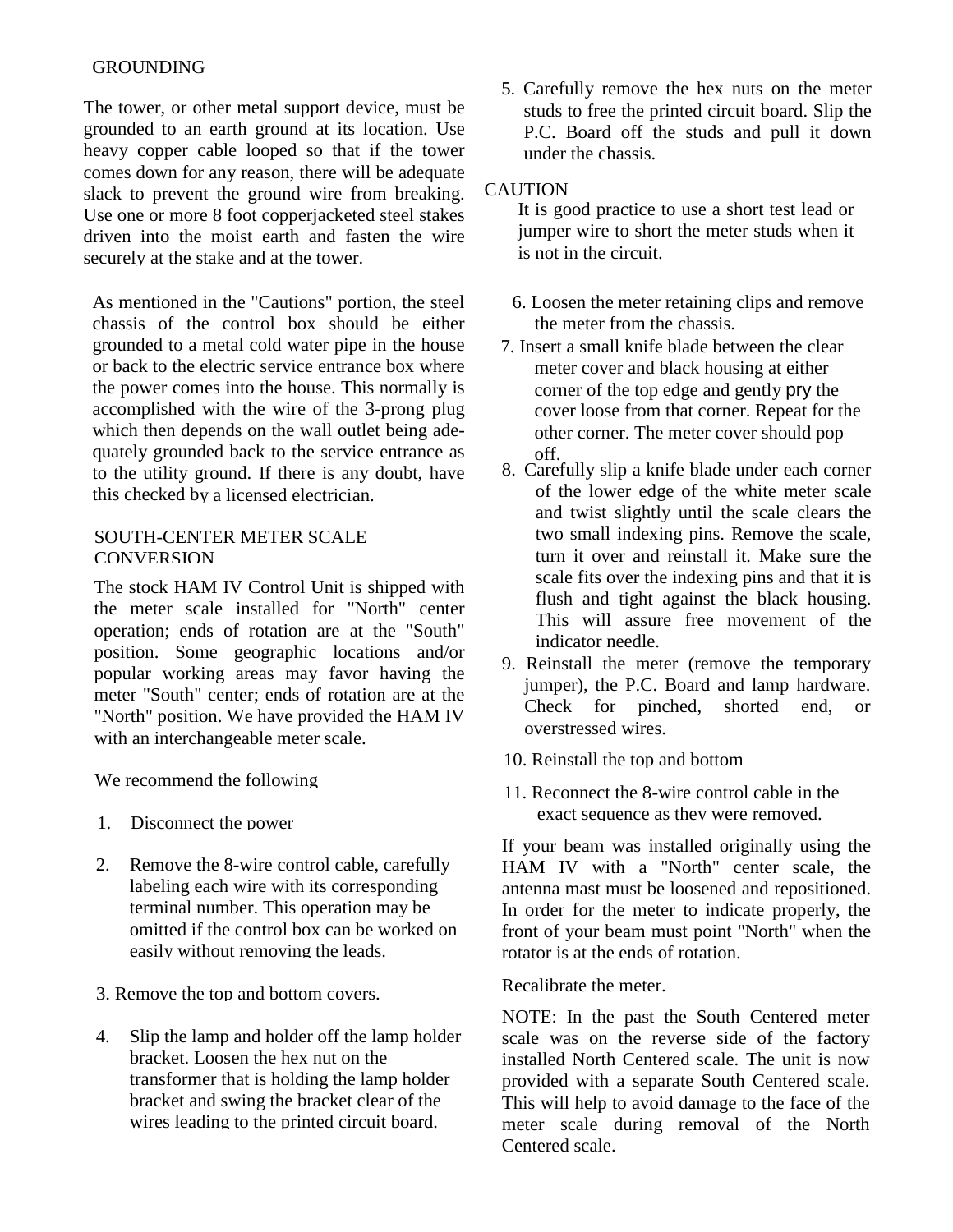#### CAUTION

This unit has been thoroughly tested and cycled before shipment. Follow the connector wiring carefully between Rotator and Control Box. Incorrect wiring will burn out the rotator potentiometer and void the warranty.

Be sure Rotator and Control Units are compatible. Do not intermix models with different operating voltages. This results in sluggish or non-operating performance, burned out motors, overheated transformers and burned out rotator potentiometer, etc..

#### GENERAL DESCRIPTION

Most operational difficulties with rotators are traceable to broken, shorted or grounded wires usually at the rotor connections. Time spent in cutting the leads to exact lengths, soldering, and clamping to prevent strain on the control cable, will pay dividends.

#### MECHANICAL PLAY

Frequently the slight motion of the antenna array in gusts of wind is due more to the natural flexing of the elements and mast than it is due to actual play in the rotator mechanism. A slight amount of "play" is built into the rotator to avoid binding due to environmental changes.

#### ANTENNA ROTATES IN HEAVY WIND

This is usually a matter of the mast slipping in the support. If "slipping" or "turning" is suspected, return the rotator to the end of rotation and visually check to be sure that the antenna is in the original stop location as installed. Check the nuts on the U-bolts to insure that they are tight. Also, check that the center bolt in the mast clamp is tight.

If the antenna rotation is slow or sluggish or hard to start, check for proper voltages. If the voltages are correct, the 130-156 mfd motor start capacitor could be at fault. It is recommended that a new capacitor be tried before any other action is taken. If the electrical circuit is okay, then check for mechanical binding. Pay particular attention to bearings and alignment of the shaft on an inside tower mount. On any inside tower installation, care must be exercised to get the top mast shimmed to the exact rotational center of the rotator upper mast support. If temperatures are at -30°F (-34°C) or lower, operation will be slow or sluggish. This is normal!

If the capacitor is good, the temperature is well above -30° F, and there is no mechanical binding above the rotor, the rotor may not be receiving the proper voltage levels to achieve maximum torque. Check the cable resistances, and wire sizes. For cable runs over 300', move the motor capacitor to the tower.

#### IMPROPER METER INDICATION

The brake and motor operate independently of the indicating system. If the pilot light burns at proper brilliancy, the instrument transformer is okay and the output is not shorted. Check the 1/8 amp meter circuit fuse with the ohmmeter. Check for about 13 VDC across Terminals No. 3 and No. 7 with the switch operated. If the proper voltage is not obtained, check the individual components in the meter circuit. If the 13 VDC is present, check for 500 ohms across rotator leads No. 3 and No. 7. If 500 ohms is present from No. 3 and No. 7, see if the readings from No. 3 to ground and No. 7 to ground total 500 ohms.

NOTE: An intermittent condition in any component in the rectifier or meter circuits within the control box, as well as in the cable or potentiometer circuit in the rotator itself can cause meter fluctuation or error. Possible cause of such trouble may be localized by placing a test DC meter across Terminals No. 1 and No. 3 or No. 1 and No. 7 comparing the action of the test meter **with the** panel meter.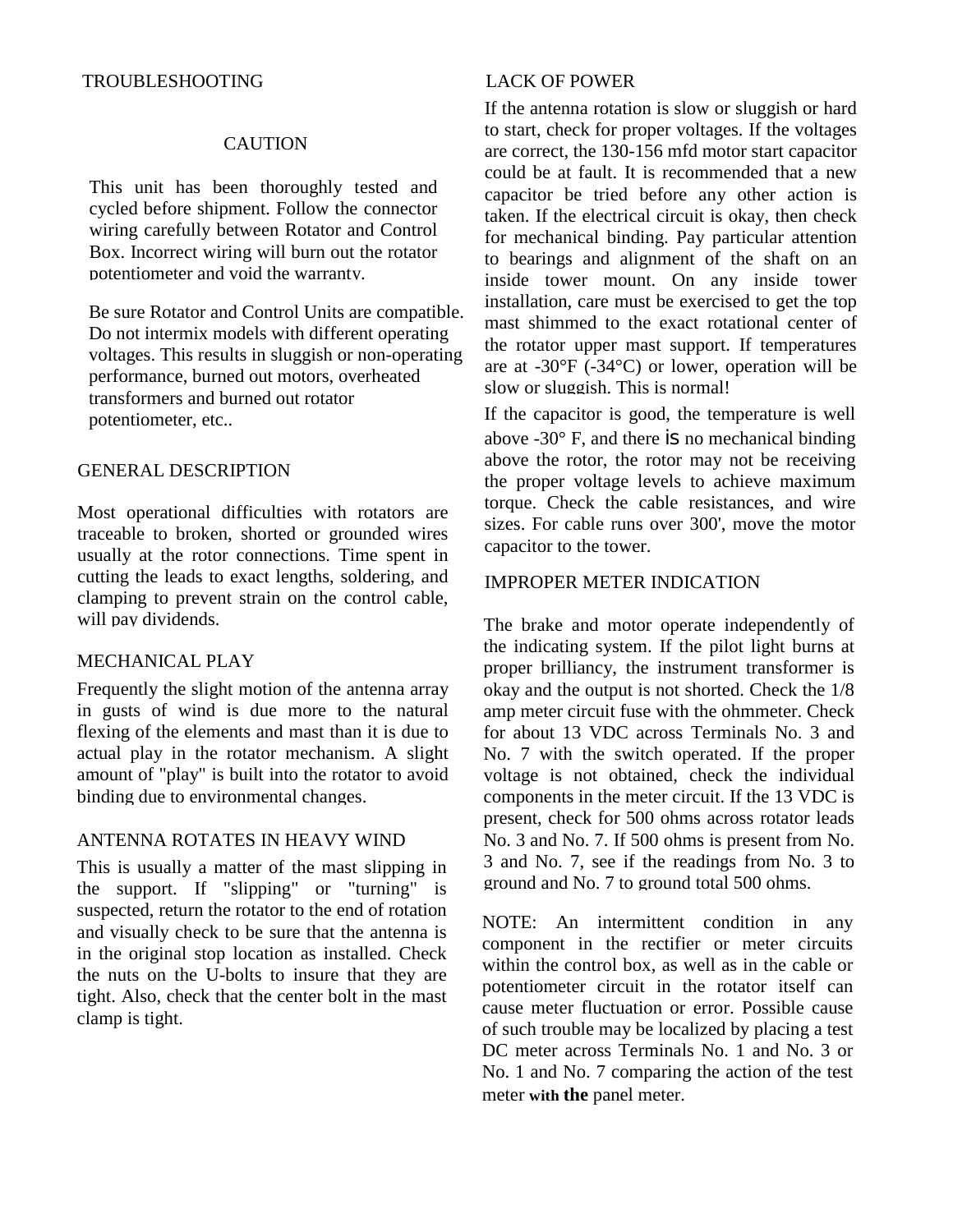#### NO ROTATION - INDICATION OK

Either the thermal cut-out in the power transformer has opened or there is actually trouble in the motor circuit. After allowing time for the thermal cut-out to restore service, proceed to "Checking the Control Unit" and "Checking the Rotator from the Ground".

#### GROUND WIRES

Ground on cable leads can burn out either the line fuse or the small fuse in the meter circuit. If lead No. 3 or lead No. 7 is grounded, it shorts out part of the potentiometer so that as rotation progresses to the other end, the full DC voltage is applied across a decreasing portion until current becomes so high that the potentiometer burns out. Note also that any grounds may put an overload on the power transformer which could cause the line fuse to blow or overload the rectifier circuit so that the 1/8 amp fuse blows.

#### HELPFUL SUGGESTIONS

Be sure to check your rotator cable for shorting, open circuits, incorrect wiring, intermittent connections, shorted terminals, rodent damage, and mast support or thrust bearing binding.

#### CHECKING THE CONTROL UNIT

1. Voltages with Unit Plugged In.

To check the control unit, plug the line cord into AC power. With no connections to the terminals, turn the "ON-OFF" switch to the "ON' position, the meter light will illuminate. The meter needle will remain on the left hand "S". Terminals 1 and 2 should show 30 volts AC (approximately) when the

Terminals 1 and 5 should show 30 volts AC with brake release lever depressed and CW lever depressed.

Terminals 1 and 6 should show 30 volts AC with brake release lever depressed and CW lever depressed.

Terminals 3 and 7 should show approximately 13 VDC.

2. Resistances with Unit Not Plugged In. Disconnect the AC power source and disconnect the 8-wire control cable. Be sure to tag each wire with the corresponding terminal number.

The control box can be checked without removing the cover by using a volt-ohmmeter to check values across terminals. Resistance across Terminals 1 and 2 should read 4 ohms. Read same value across Terminals 1 through 5 with clockwise switch lever (right hand) depressed and across Terminals 1 through 6 with counterclockwise switch lever (left hand) depressed. Resistance across input line cord with "ON-OFF" switch in the "ON" position and the brake lever depressed should read 3.8 ohms.

#### CHECKING THE ROTATOR FROM THE **GROUND**

You may possibly avoid bringing the rotator down by making electrical checks from the control box position. This is done by disconnecting the eight wire control cable from the control unit. From the schematic diagram, it is apparent that the resistance of the lead wires will be added to the resistance of the motor windings and potentiometer strip in making the resistance checks as shown in Table 2.

| Read<br>To Check          | <b>Between</b><br><b>Resistance</b> | <b>Terminals</b> |
|---------------------------|-------------------------------------|------------------|
| <b>Brake</b><br>Solenoid  | .75 ohms + leads                    | $1 - 2$          |
| 1/2 Motor Winding         | $2.5$ ohms + leads                  | $1-8$            |
| 1/2 Motor Winding         | $2.5$ ohms $+$ leads                | $1 - 4$          |
| $1/2$ Motor + Switch      | $2.5$ ohms $+$ leads                | $1 - 6$          |
| $1/2$ Motor + Switch      | $2.5$ ohms $+$ leads                | $1 - 5$          |
| <b>Entire Motor</b>       | 5 ohms + leads                      | $8-4$            |
| <b>Right Limit Switch</b> | $0 \text{ ohms} + \text{leads}$     | $8-5$            |
| <b>Left Limit Switch</b>  | $0 \text{ ohms} + \text{leads}$     | 4-6              |
| <b>Entire Pot</b>         | 500 ohms                            | $3 - 7$          |
| Pot Arm to + End          | 0 to 500 ohms                       | $3-1$            |
| Pot Arm to - End          | 0 to 500 ohms                       | 7-1              |

Table 2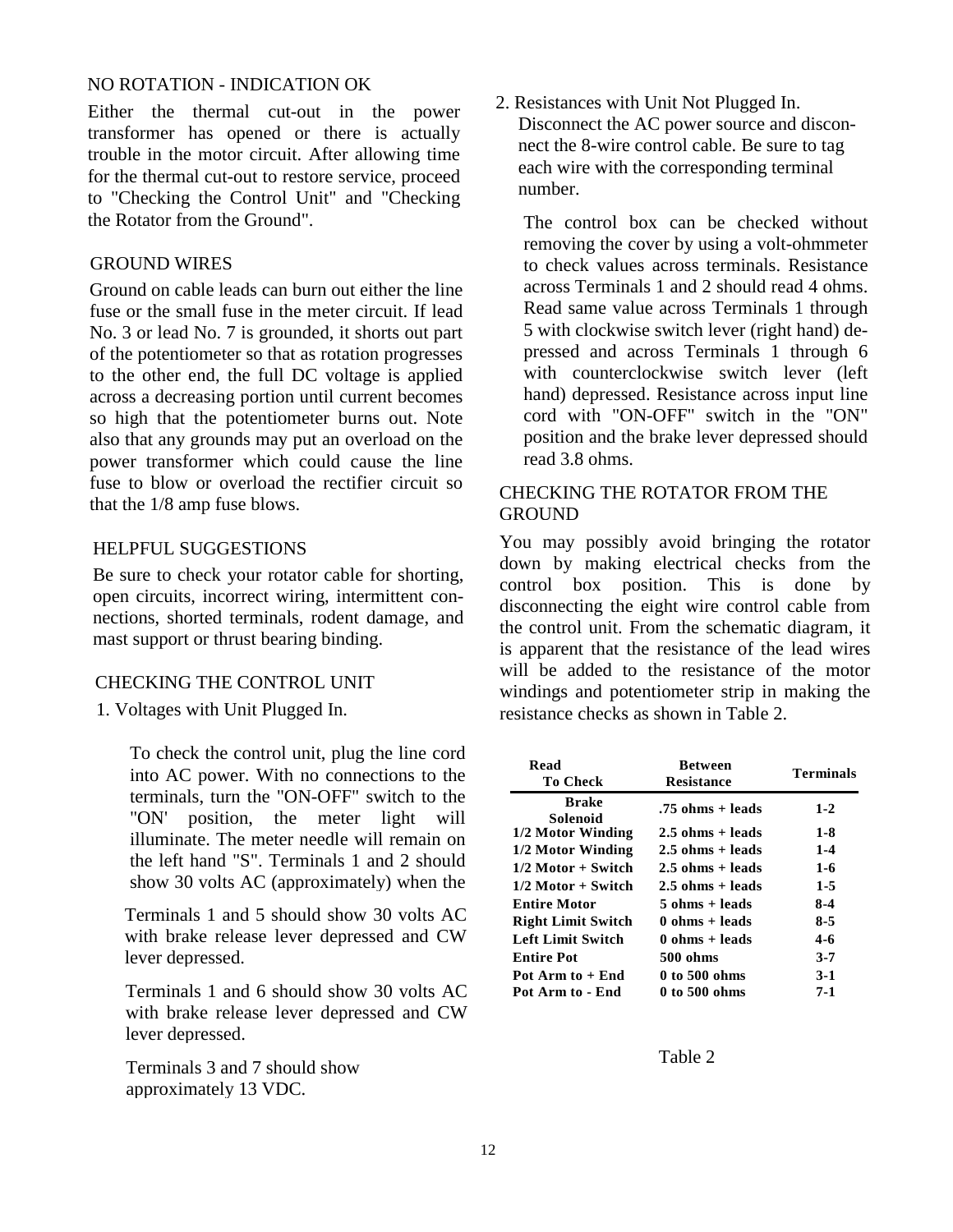### ADDITIONAL CHECKLIST

- l. Check continuity of control wires for loose connections caused by wind.
- 2. Tape down control cable securely all the way to rotator.
- 3. Check motor winding through control cable as outlined in Table 2.
- 4. Check cable between leads. Static lightning charges or direct hits will cause carbon arcs in control cable at numerous spots along the cable that cannot be seen. This resistive path will break down with voltage applied to rotator. (Replace cable.)
- 5. Check both control and rotator connectors for shorts.
- 6. Rotation in one direction usually indicates a loose or broken cable wire, bad relay, and bad sensing transistors in some units.
- 7. Be sure cable is of proper size for length used. Refer to Table 1.
- 8. Substitute a 3 foot piece of new rotator cable to bench test unit. Proper operation will indicate a defective rotator cable on the mast or tower, or a cable not large enough to create proper turning torque.
- 9. Low line voltage and cold weather will slow rotation. Using an extra long or small wire extension cord can lower line voltage.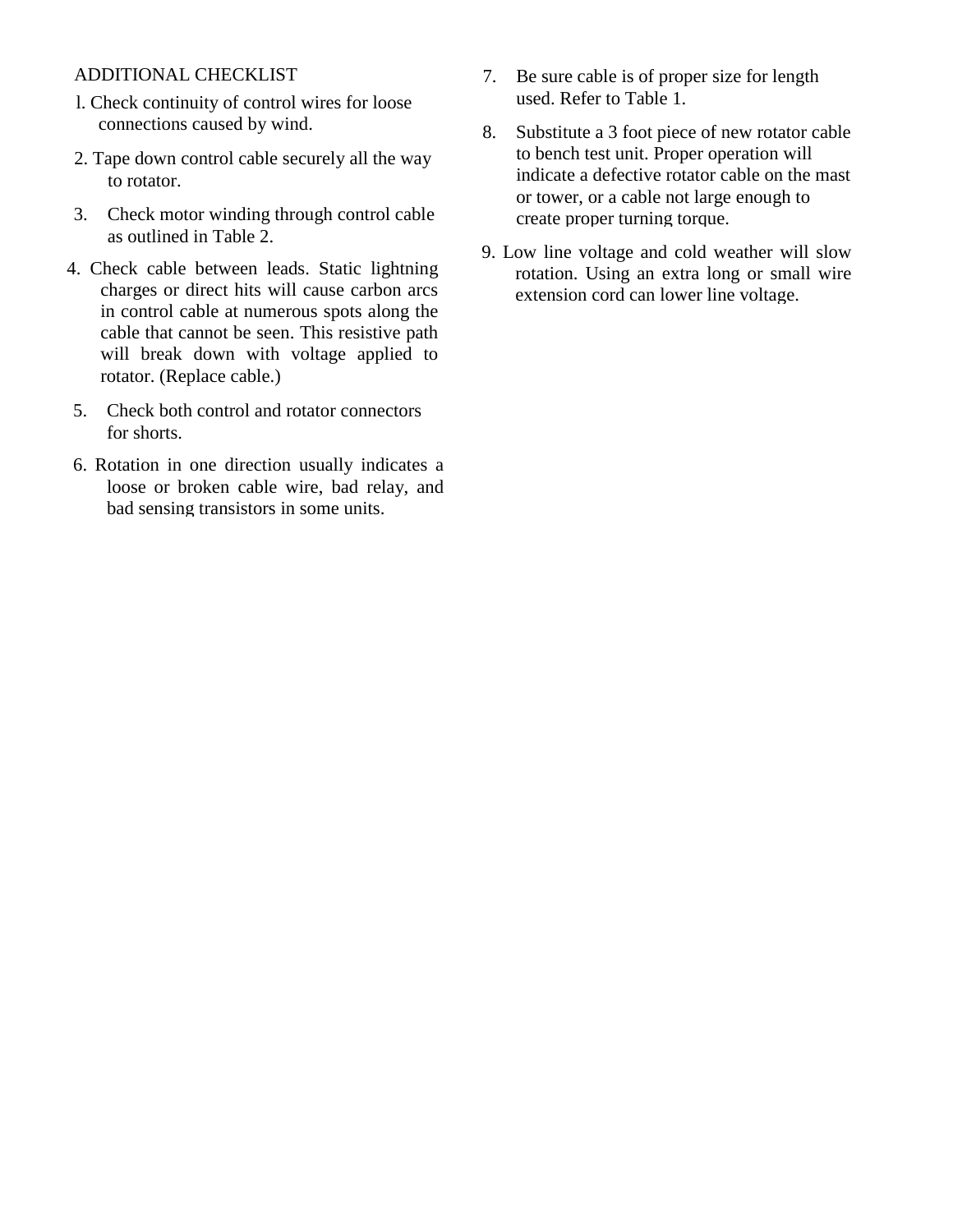# PARTS LIST

## HAM IVControl Unit Replacement

| <b>ITEM</b><br>NO. | <b>PART</b><br>NO. | <b>DESCRIPTION QTY</b> |
|--------------------|--------------------|------------------------|
| 1                  | 5156502            |                        |
| $\overline{2}$     | 5156500            |                        |
| 3                  | 5139000            |                        |
| 11                 | 1034403            |                        |
| 12                 | 5089501            |                        |
| 13                 | 710053             |                        |
| 14                 | 5138600            |                        |
| 15                 | 5141100            |                        |
| 16                 | 5141200            |                        |
| 17                 | 5152700            |                        |
| 18                 | 520057             |                        |
| 20                 | 640076             |                        |
| 21                 | 5088400            |                        |
| 22                 | 450403             |                        |
| 23                 | 506665             |                        |
| 24                 | 560068             |                        |
| 25                 | 1073501            |                        |
| 26                 | 1073301            |                        |
| 27                 | 5020200            |                        |
| 28                 | 5017700            |                        |
| 29                 | 5151500            |                        |
| 30                 | 5086100            |                        |
| 31                 | 450431             |                        |
| 32                 | 5079800            |                        |
| 33                 | 5147702            |                        |
| 34                 | 5175200            |                        |
| 35                 | 723406             |                        |
| 36                 | 1056300            |                        |
| 37                 | 710054             |                        |
| 38                 | 5156100            |                        |
| 39                 | 5089103            |                        |
| 40                 | 506325             |                        |
| 41                 | 567110             |                        |
| 42                 | 567120             |                        |
| 43                 | 556960             |                        |
| 44                 | 550029             |                        |
| 45                 | 710083             |                        |
| 46                 | 567125             |                        |

Hy-Gain reserves the right to change prices at its option. Current prices may be obtained by calling or writing the factory.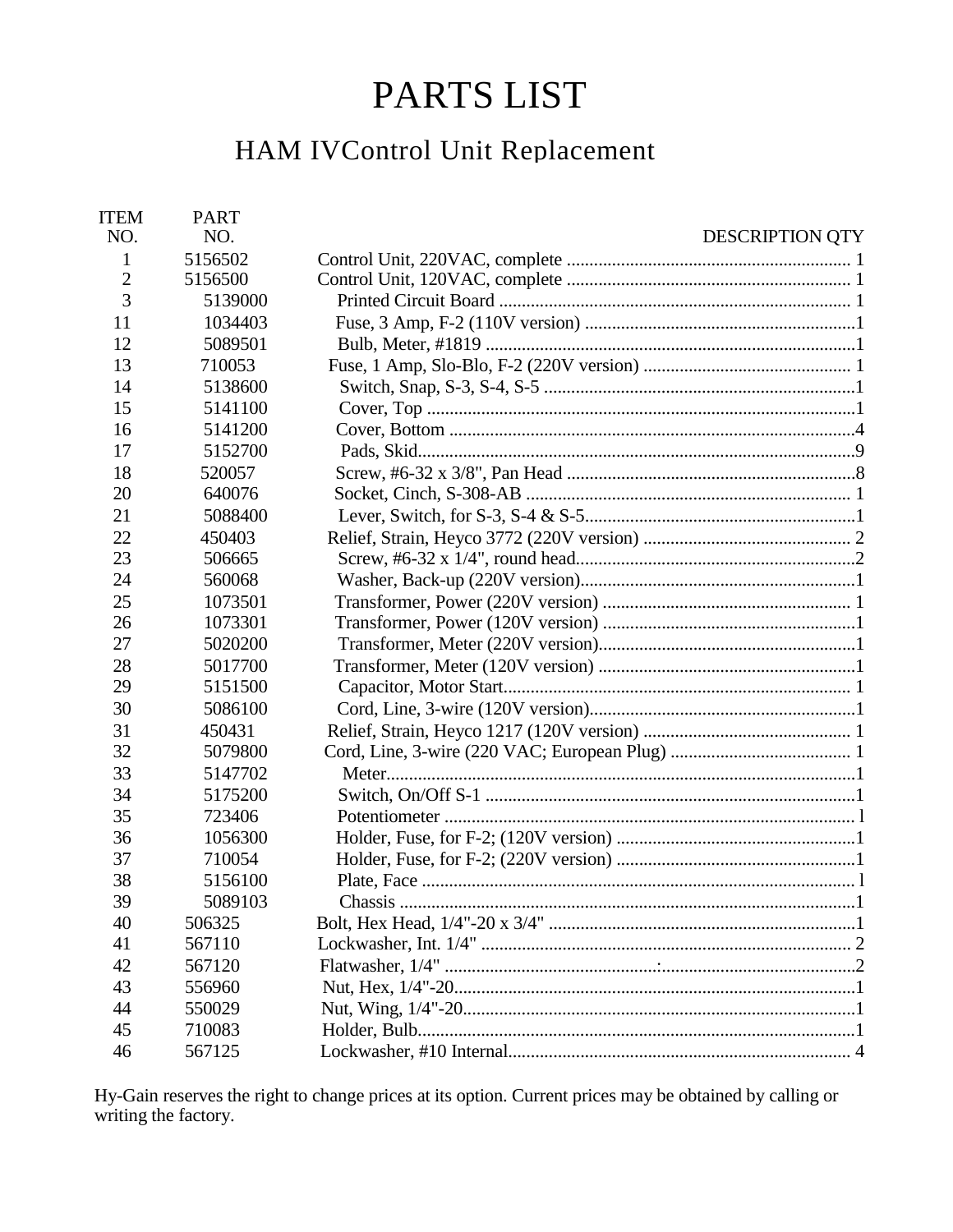

\* (F-2 3A FUSE, 110V/1A Slo-Blo, 22V)

Figure 9 Wiring Schematic



Figure 10 Control Unit - Front Panel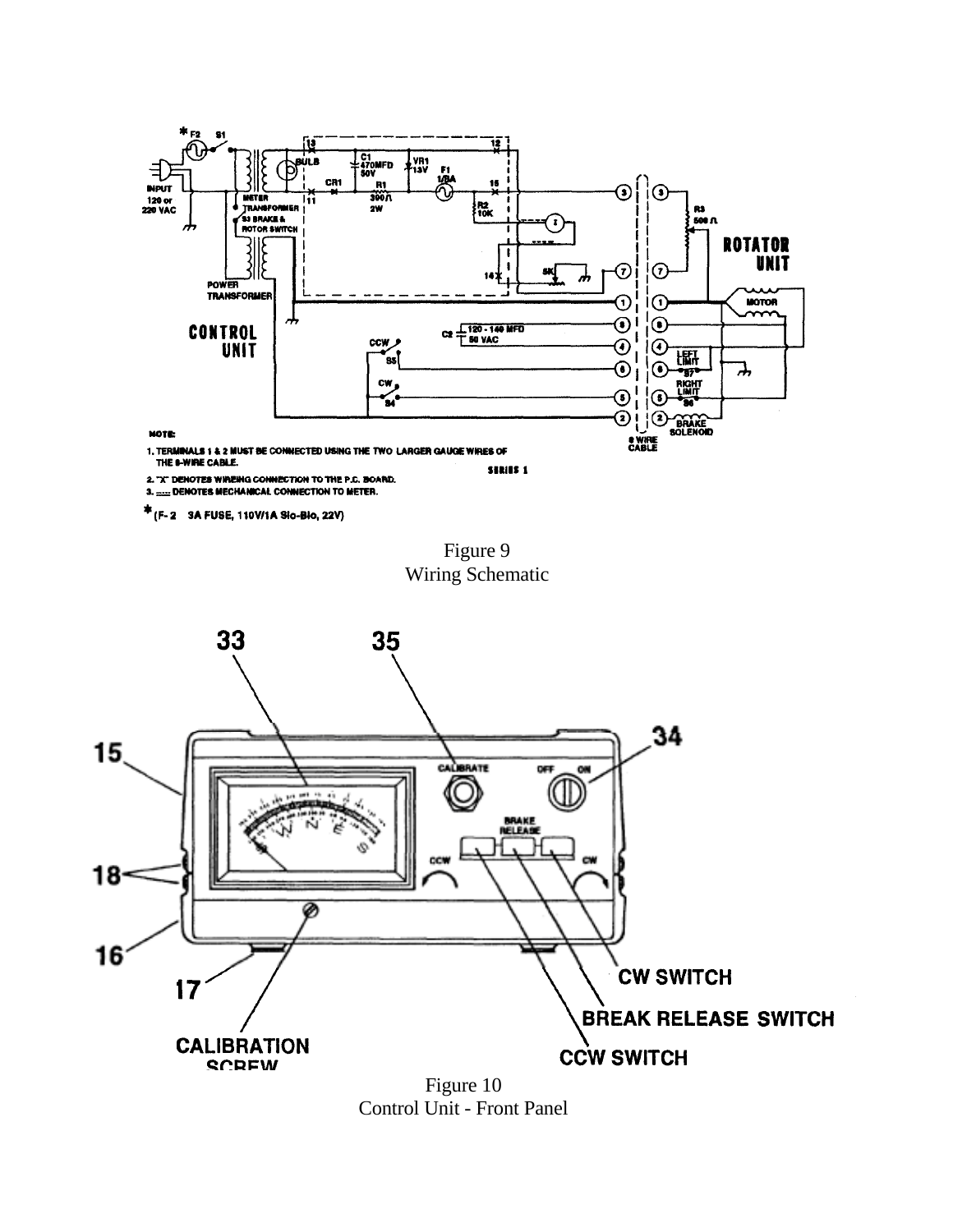

DETAIL A (BOTTOM VIEW)

Figure 12 Control Unit - Back View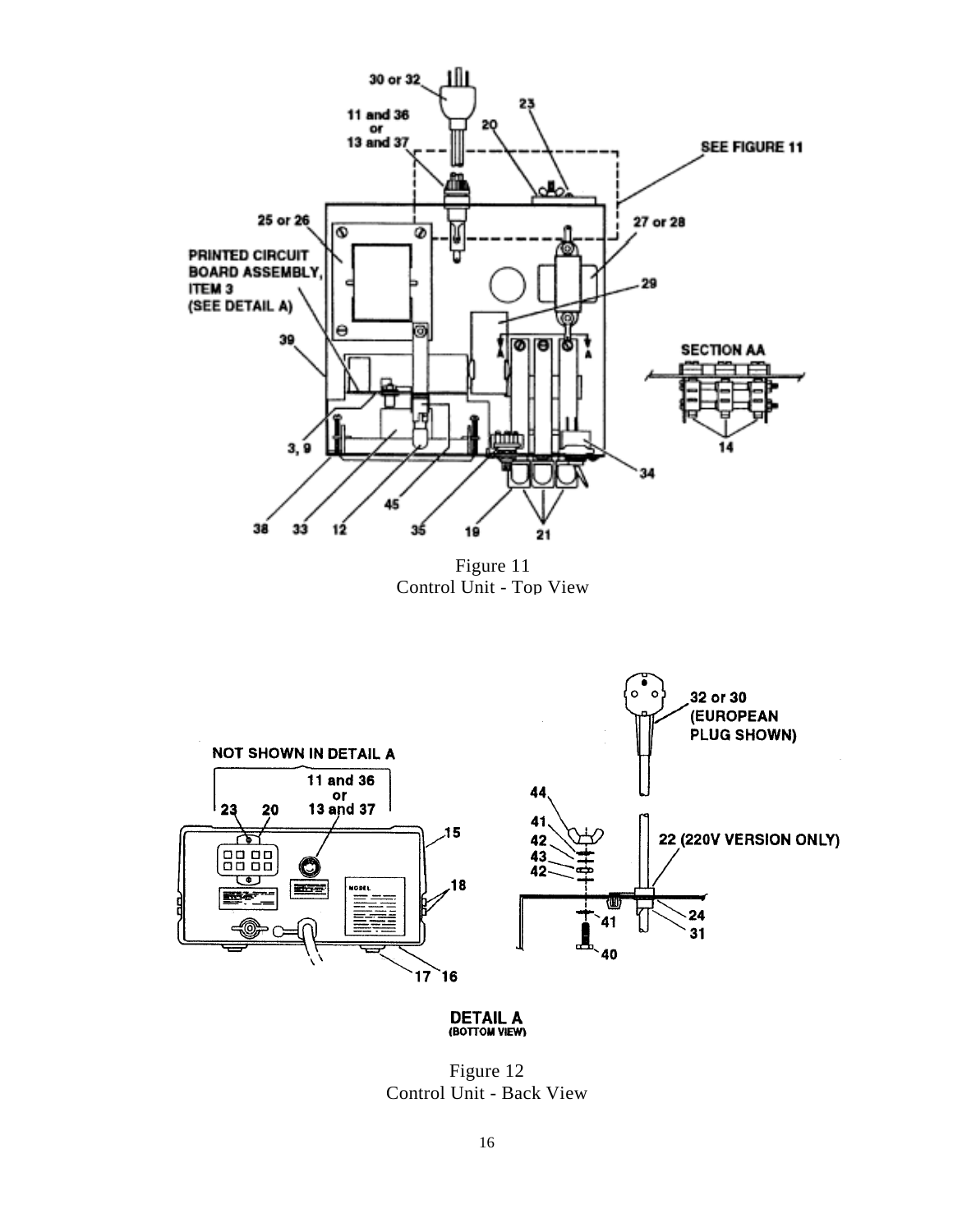## HAM IV Rotator Replacement Parts

| <b>DESCRIPTION QTY</b> | <b>PART</b><br>NO. | <b>ITEM</b><br>NO. |
|------------------------|--------------------|--------------------|
|                        | 101<br>878712      |                    |
|                        | 102<br>5030400     |                    |
|                        | 103<br>5136502     |                    |
|                        | 104<br>5033501     |                    |
|                        | 105<br>5011300     |                    |
|                        | 112<br>5136101     |                    |
|                        | 124<br>5137600     |                    |
|                        | 125<br>5023100     |                    |
|                        | 126<br>5009900     |                    |
|                        | 140<br>179894      |                    |
|                        | 141<br>510680      |                    |
|                        | 142<br>520057      |                    |
|                        | 143<br>5105700     |                    |
|                        | ∗<br>5011500       |                    |
|                        | ∗<br>5038200       |                    |
|                        | ∗<br>5050200       |                    |
|                        | ∗<br>110820035     |                    |
|                        | *<br>554099        |                    |
|                        | *<br>561177        |                    |
|                        | 5030400<br>170     |                    |
|                        | 171<br>450590      |                    |
|                        | 172<br>610215      |                    |
|                        | 173<br>640091      |                    |
|                        |                    |                    |
|                        | 174<br>640092      |                    |
|                        | 175<br>411830      |                    |
|                        | 176<br>640077      |                    |
|                        |                    |                    |

\*Contained in Mounting Hardware Kit PN

NOTE: A complete parts listing is contained in the service manual, PN 801935-6

CinchTM a Division of Labinal Component% & Systems,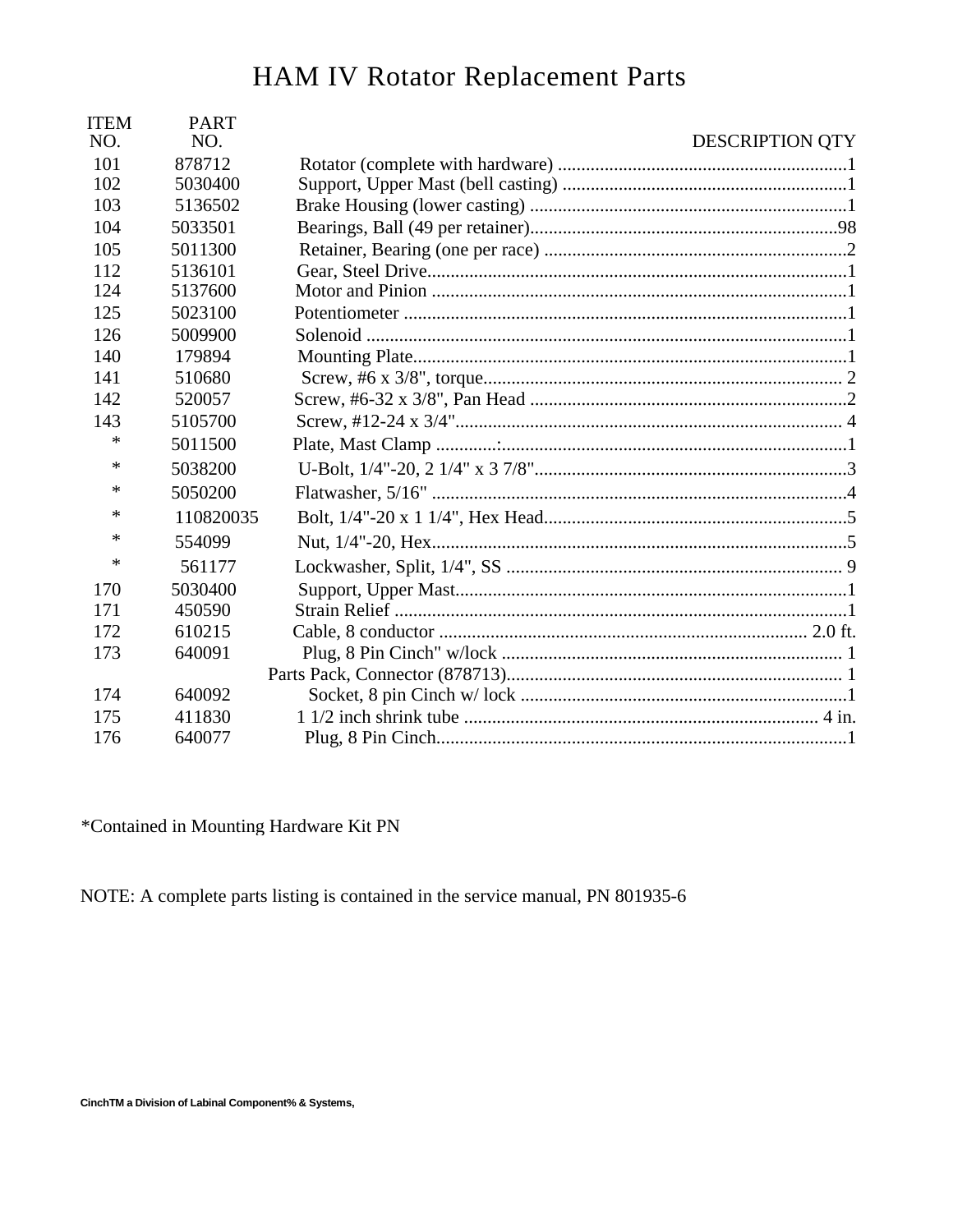

Figure 13 Inside View of HAM IV Rotator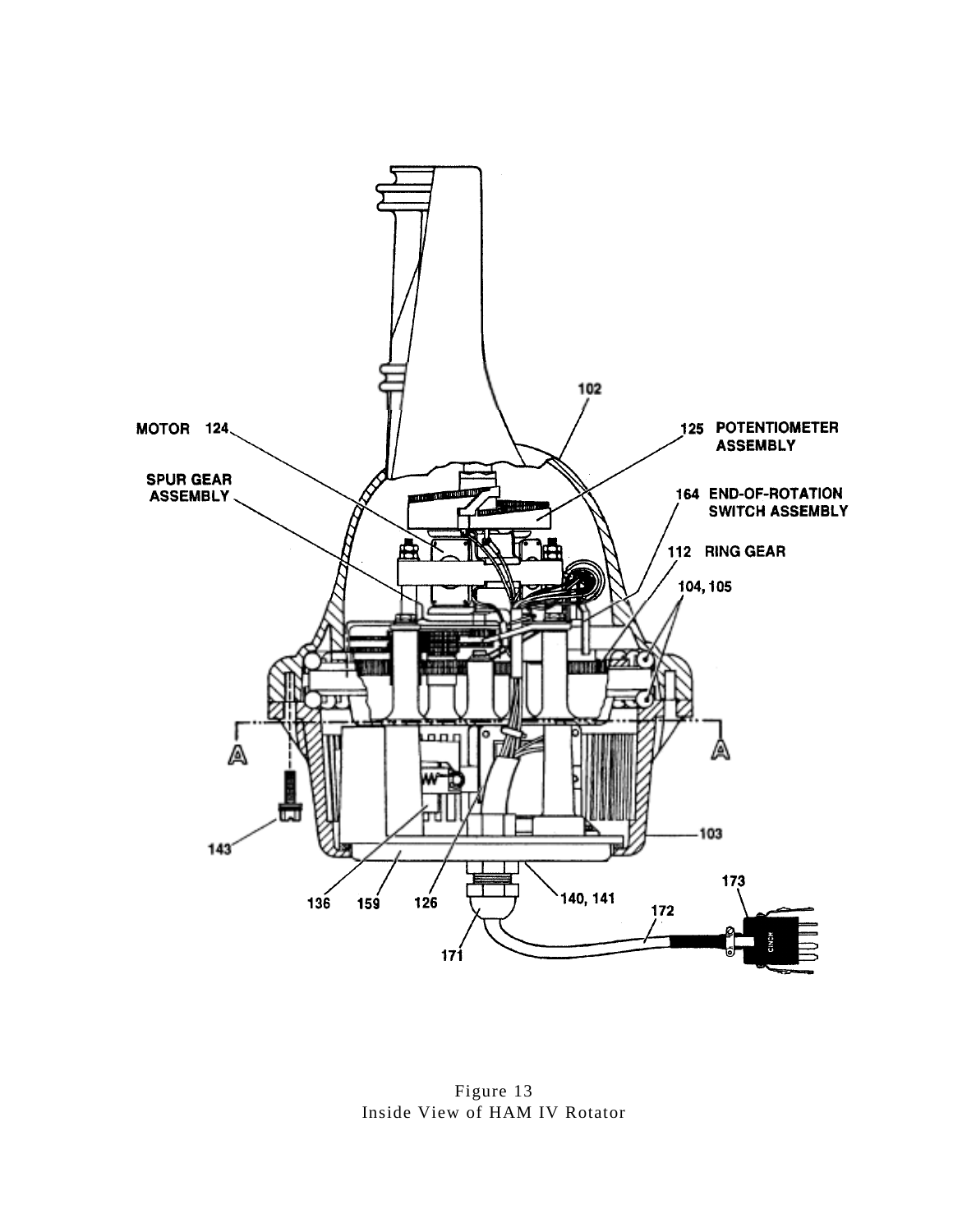

#### TOWER DRILLING TEMPLATE

This information is believed correct, but no warranty is given or implied and no liability is assumed by Hy-Gain as to its accuracy or completeness. Changes may be made from time to time so the user should verify all factors that may be critical. This information is not to be construed as to authorizing or advising use of any patented invention.